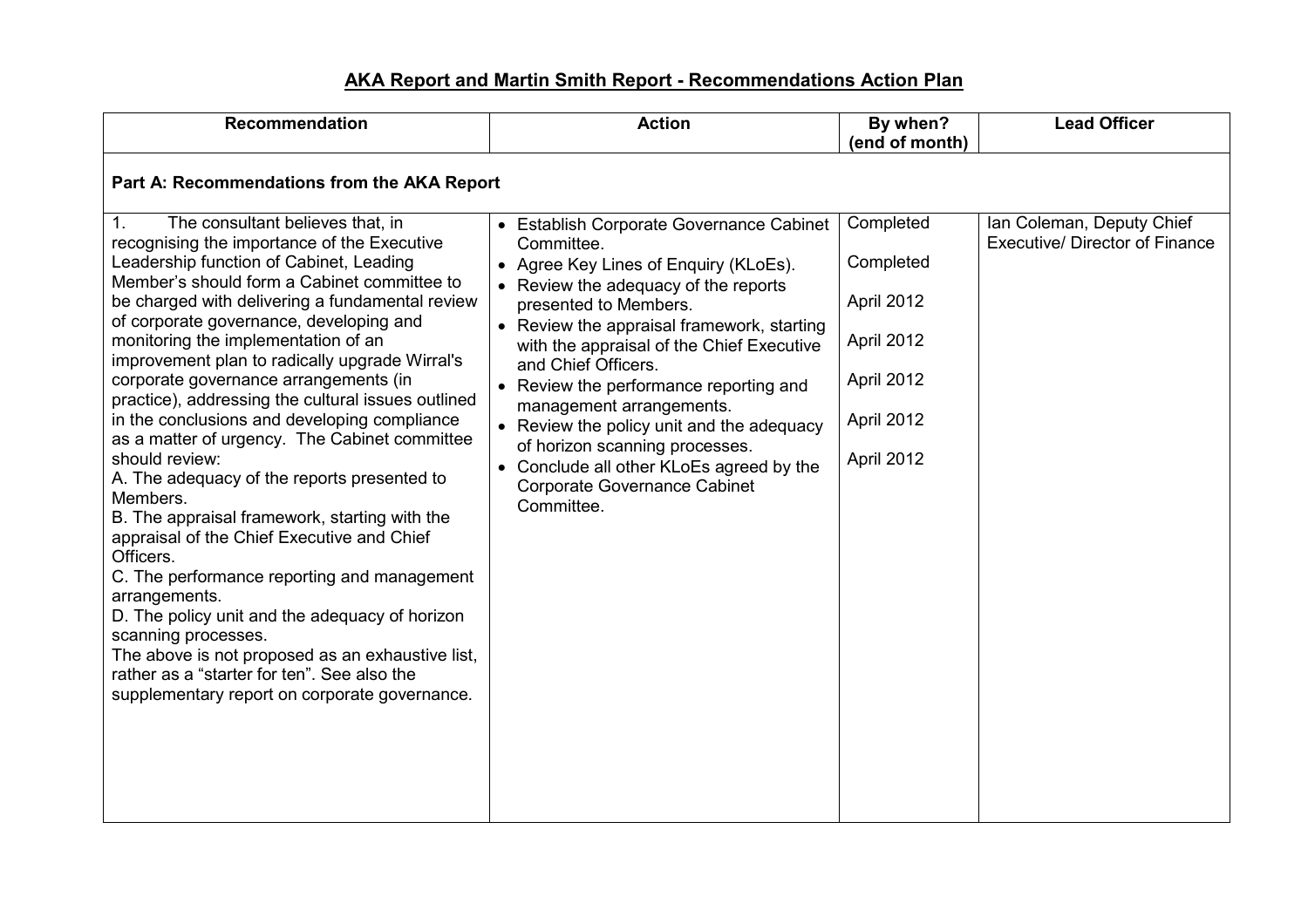| 2.<br>In dealing with the issues identified in<br>this report and those in the supplementary report<br>on Corporate Governance the officers will<br>require the support of all Members regardless of<br>political persuasion together with their Political<br>leadership of the governance of this<br>improvement process.                                                                                                                                                                          | • Deliver a series of corporate governance<br>Member training sessions.<br>• Establish a revised Members' Training<br>Programme.                | April 2012<br>Commencing<br><b>June 2012</b> | Jim Wilkie, Chief Executive                                                                             |
|-----------------------------------------------------------------------------------------------------------------------------------------------------------------------------------------------------------------------------------------------------------------------------------------------------------------------------------------------------------------------------------------------------------------------------------------------------------------------------------------------------|-------------------------------------------------------------------------------------------------------------------------------------------------|----------------------------------------------|---------------------------------------------------------------------------------------------------------|
| In accordance with the findings in<br>3.<br>Miscellaneous 8's report in relation to claims of<br>Bullying and Harassment and her overarching<br>conclusions, the Chief Executive supported by<br>the Director of Law, HR and Asset Management<br>must ensure that the weaknesses in the<br>Council's understanding of whistle-blowing<br>together with enabling processes and<br>procedures are robust, widely understood and<br>implemented effectively.                                           | See Recommendations 33, 34 and 36.                                                                                                              | See<br>Recommen-<br>dations 33, 34<br>and 36 | Jim Wilkie, Chief Executive<br>supported by Bill Norman,<br>Director of Law, HR and Asset<br>Management |
| The Director of Law, HR and Asset<br>4.<br>Management report to the Cabinet<br>subcommittee with his proposals in relation to<br>the improvement of the Legal and Committee<br>Services Teams in the light of the conclusions<br>set out in paragraph 7 above.                                                                                                                                                                                                                                      | • Report to Corporate Governance Cabinet<br>Committee with proposals for the<br>improvement of Legal Services and<br><b>Committee Services.</b> | April 2012                                   | Bill Norman, Director of Law,<br>HR and Asset Management                                                |
| 5.<br>The Council should give serious<br>consideration to the creation of a Corporate<br>Governance Team as outlined in paragraph<br>6.7.3. This should provide a corporate project<br>management resource to the required<br>improvement programme. This team should also<br>be charged with working with the Cabinet in<br>investigating how the deficiencies in culture and<br>appreciation of understanding what its normal<br>and acceptable performance and the factors that<br>sustain this. | • Report to Corporate Governance Cabinet<br>Committee with options for the creation of<br>a Corporate Governance Team.                          | April 2012                                   | Ian Coleman, Deputy Chief<br><b>Executive/ Director of Finance</b>                                      |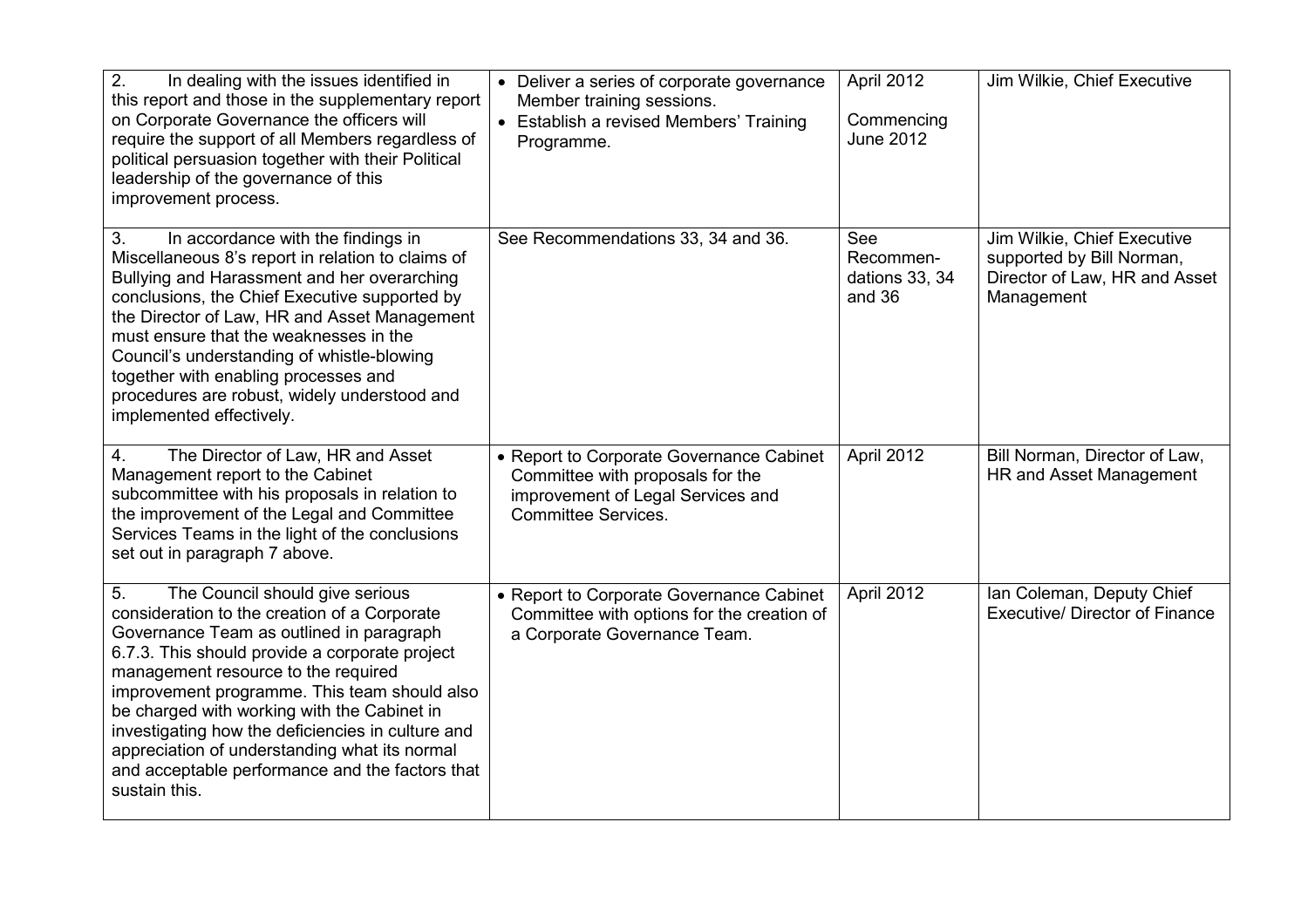| 6.<br>The Cabinet should review the ongoing<br>and separate nature of both the Policy and<br>Performance functions giving consideration to its<br>form and structure determining how the horizon<br>scanning and other weaknesses highlighted in<br>this report will be addressed.                                                                                                                            | • Agree KLoE 1 (Alignment of Corporate<br>Planning and Budget Process); KLoE 5<br>(Review of Policy) and KLoE 7 (Review<br>of Performance).<br>• Report to Corporate Governance Cabinet<br>Committee. | Completed<br>April 2012     | Jim Wilkie, Chief Executive                                                                                                                                                     |
|---------------------------------------------------------------------------------------------------------------------------------------------------------------------------------------------------------------------------------------------------------------------------------------------------------------------------------------------------------------------------------------------------------------|-------------------------------------------------------------------------------------------------------------------------------------------------------------------------------------------------------|-----------------------------|---------------------------------------------------------------------------------------------------------------------------------------------------------------------------------|
| 7 <sub>1</sub><br>The Director of Finance should report to<br>the Cabinet committee with his proposals in<br>relation to the improvement of Internal Audit in<br>the light of the external review that is currently<br>being commissioned and the findings,<br>conclusions and recommendations set out in this<br>report.                                                                                     | • Agree KLoE 4 (Review of Internal Audit).<br>• Report to Corporate Governance Cabinet<br>Committee.                                                                                                  | Completed<br>April 2012     | Ian Coleman, Deputy Chief<br><b>Executive/ Director of Finance</b>                                                                                                              |
| That the Council's Finance Director leads<br>8.<br>and quality assures (with dedicated support from<br>legal services) a corporate review of the various<br>charging regimes in place in all of the Council's<br>departments, making recommendations for<br>improvements for which each Chief Officer will<br>be held accountable for delivering, implementing<br>and maintaining improved working practices. | • Agree KLoE 9 (Review of fees and<br>charges).<br>• Report to Cabinet.                                                                                                                               | Completed<br>February 2012  | Ian Coleman, Deputy Chief<br><b>Executive/ Director of Finance</b>                                                                                                              |
| The Officers consider and report to a<br>9.<br>future Cabinet meeting, during Spring 2012, the<br>proposed way forward relating to other charging<br>issues outlined in paragraph 6.2.14 and<br>Appendix 4 to Annex A.                                                                                                                                                                                        | Review the other charging issues<br>$\bullet$<br>referred to by AKA and report findings to<br>Cabinet.                                                                                                | April 2012                  | Ian Coleman, Deputy Chief<br><b>Executive/Director of Finance</b>                                                                                                               |
| The Council favourably reconsiders the<br>10.<br>effective date for the calculation of the<br>reimbursements for those service users who had<br>lived in the 3 West Wirral properties and their<br>surviving relatives. The context of the "benefits<br>trap" also needs to be considered as part of this<br>process.                                                                                         | Clarify impact of the 'benefits trap'<br>Report outcome and options to Cabinet                                                                                                                        | February 2012<br>April 2012 | Graham Hodkinson, Director<br>of Adult Social Services<br>supported by Deputy Chief<br><b>Executive/ Director of Finance</b><br>and Director of Law, HR and<br>Asset Management |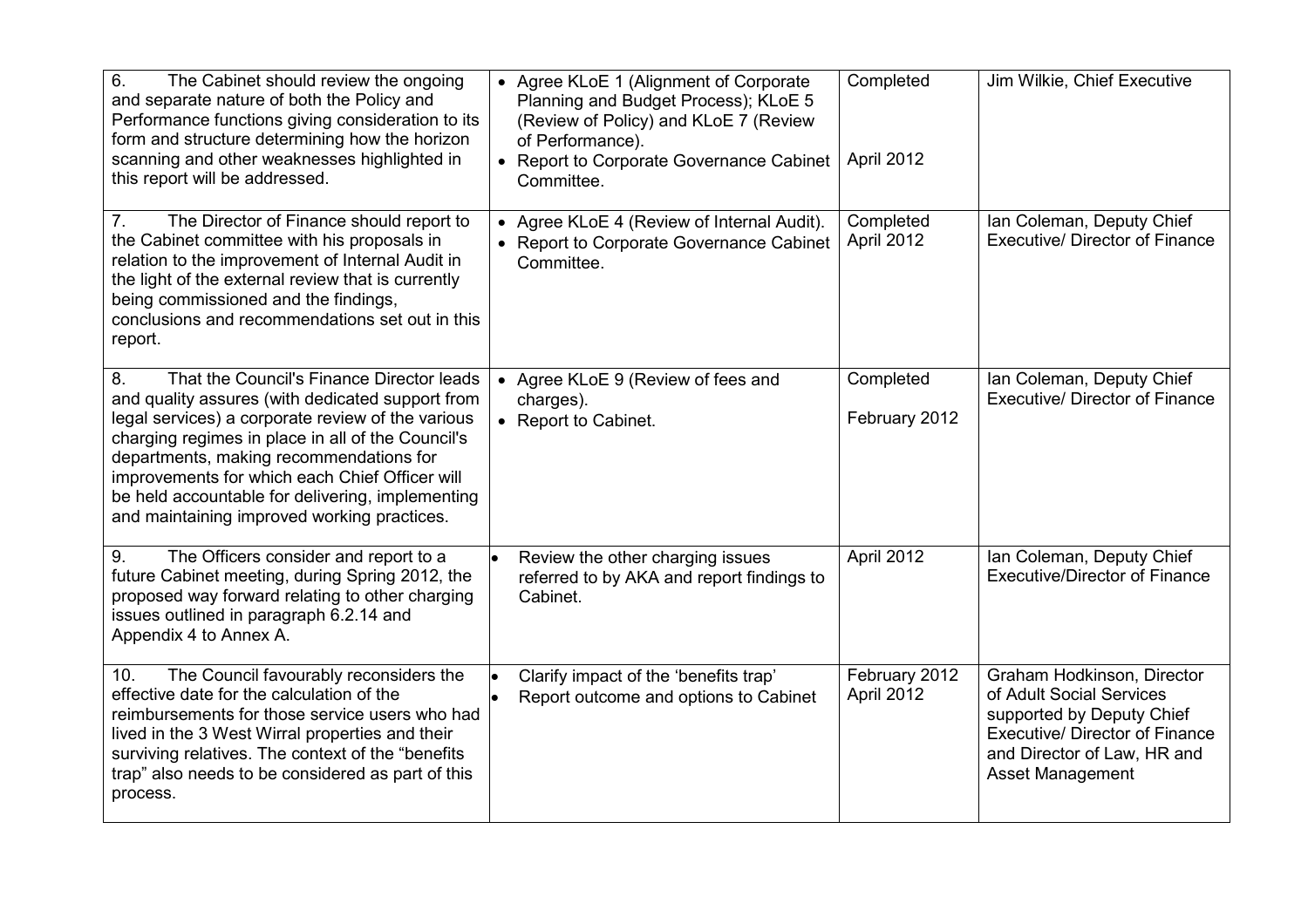| 11.<br>The Council favourably reconsiders the<br>calculation of the reimbursement for the lack of<br>interest. Again this must be considered in the<br>context of the benefits trap.                                                                                                                                                                                                                                                                                                                                                                                                                                                                                                                                      | Clarify impact of the 'benefits trap'.<br>$\bullet$<br>$\bullet$<br>Report outcome and options to Cabinet.  | February 2012<br>April 2012 | Graham Hodkinson, Director<br>of Adult Social Services<br>supported by Deputy Chief<br><b>Executive/ Director of Finance</b><br>and Director of Law, HR and<br><b>Asset Management</b> |
|---------------------------------------------------------------------------------------------------------------------------------------------------------------------------------------------------------------------------------------------------------------------------------------------------------------------------------------------------------------------------------------------------------------------------------------------------------------------------------------------------------------------------------------------------------------------------------------------------------------------------------------------------------------------------------------------------------------------------|-------------------------------------------------------------------------------------------------------------|-----------------------------|----------------------------------------------------------------------------------------------------------------------------------------------------------------------------------------|
| 12.<br>The outcome of complaint 3's stage 3<br>complaint should be reviewed in the light of the<br>context of the events precipitating Service User<br>2's need to relocate and in the consultant's view<br>this should lead to DASS honouring the<br>commitment to pay the top-up payment                                                                                                                                                                                                                                                                                                                                                                                                                                | Identify person.<br>$\bullet$<br>Review evidence.<br>$\bullet$<br>Resolve outstanding issues.<br>$\bullet$  | March 2012                  | Caroline McKenna,<br>Safeguarding                                                                                                                                                      |
| The role of the Audit and Risk<br>13.<br>Management Committee, must continue to be<br>an important element of the Councils improved<br>governance arrangements going forward with,<br>perhaps, the Cabinet seeking the Chair of the<br>Committee to report formally on a half yearly<br>basis to present findings and raise concerns.                                                                                                                                                                                                                                                                                                                                                                                     | Cabinet to approve procedure.<br>$\bullet$<br>• Chair of Audit and Risk management to<br>report to Cabinet. | March 2012<br>April 2012    | Ian Coleman, Deputy Chief<br><b>Executive/ Director of Finance</b>                                                                                                                     |
| Whilst recognising that progress has<br>14.<br>been made in records management since its<br>consolidation under the Director of Finance,<br>there is scope for further improvement. The<br>Director of Finance should be required to report<br>to the Cabinet the performance of each of the<br>Council's departments in this area, which would<br>include as a minimum:<br>A. The length of time taken for each department<br>to respond to a Freedom of Information request<br>(measuring the date the Fol request was<br>received and the date the response was sent)<br>B. The number of the issues/follow-up requests<br>raised<br>C. The number of Information Commissioner<br>concerns raised and/or interventions | • Report to Cabinet.                                                                                        | April 2012                  | Ian Coleman, Deputy Chief<br><b>Executive/ Director of Finance</b>                                                                                                                     |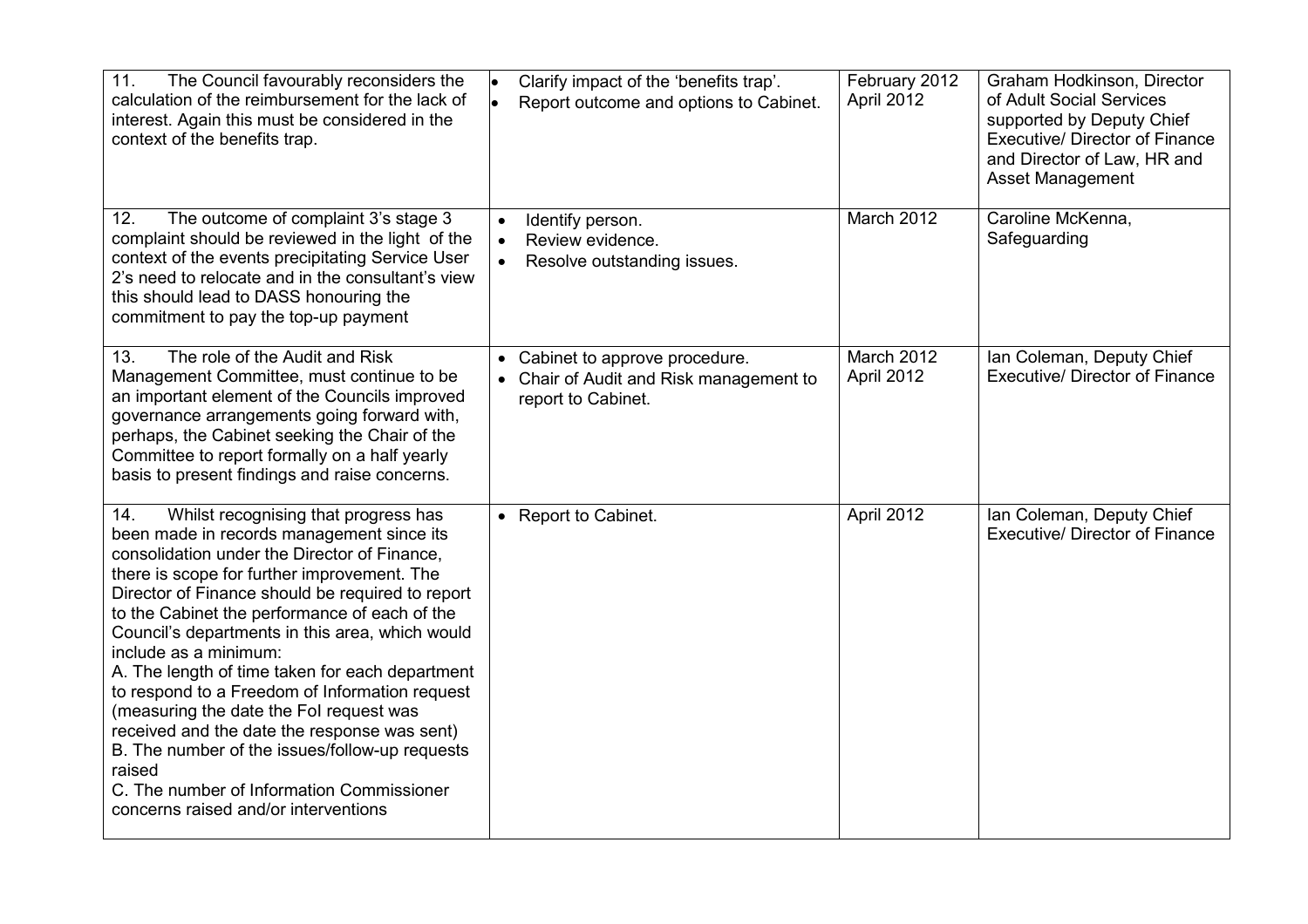| 15.<br>The quality of inputs to and outcomes<br>from Adult Protection strategy meeting should<br>be kept under close review, with a particular<br>emphasis on at least the following questions at<br>each meeting:<br>A. What has changed for the better for the<br>vulnerable adult?<br>B. Why did the change not occur sooner?<br>C. What is the pathway (or project plan) for<br>resolving this referral?<br>D. Who is responsible for each action?<br>E. Who is taking overall responsibility for<br>the case and will be held accountable for<br>the quality and timeliness of both the<br>review and its resolution? | Review process against<br>$\bullet$<br>recommendations.<br>Revise the process in line with Best<br>$\bullet$<br>Practice.<br>Improve reporting and recording of<br>$\bullet$<br>strategy meetings.<br>Overview report to DASS and<br>$\bullet$<br>Safeguarding Board (input and<br>outcomes). | April 2012              | Caroline McKenna,<br>Safeguarding                      |
|----------------------------------------------------------------------------------------------------------------------------------------------------------------------------------------------------------------------------------------------------------------------------------------------------------------------------------------------------------------------------------------------------------------------------------------------------------------------------------------------------------------------------------------------------------------------------------------------------------------------------|-----------------------------------------------------------------------------------------------------------------------------------------------------------------------------------------------------------------------------------------------------------------------------------------------|-------------------------|--------------------------------------------------------|
| Details of Adult Protection concerns<br>16.<br>raised must be logged centrally with a close<br>monitoring of the inputs, outputs and outcomes<br>recorded in detail such that the Director can<br>report in an open and transparent way Leading<br>Members monthly and the Health and Social<br>Care Select Committee on a quarterly basis.                                                                                                                                                                                                                                                                                | Currently recorded into CADT system -<br>single point of entry.<br>Overview report to DASS and<br>$\bullet$<br>safeguarding Board (input and<br>outcomes).                                                                                                                                    | Completed<br>April 2012 | Caroline McKenna,<br>Safeguarding                      |
| Opportunities for the improvements in<br>17.<br>the CCA and review process should be<br>considered and proposals for improvement<br>reported via the Cabinet Portfolio holder during<br>the Spring of 2012.                                                                                                                                                                                                                                                                                                                                                                                                                | • Personalisation process to be reviewed<br>and evaluated. Report to Cabinet<br>May/June.                                                                                                                                                                                                     | May 2012                | Chris Beyga, Personal Support                          |
| The effectiveness of the actions put in<br>18.<br>place since the CQC report in relation to Adult<br>Protection (now Safeguarding) should inform the<br>above, but must be based upon quantitative and<br>qualitative analysis contained within a formal<br>report to Members before the peer review in the<br>Autumn.                                                                                                                                                                                                                                                                                                     | • Completed November 2011. Local<br>Account out of review.                                                                                                                                                                                                                                    | Completed               | Graham Hodkinson, Director<br>of Adult Social Services |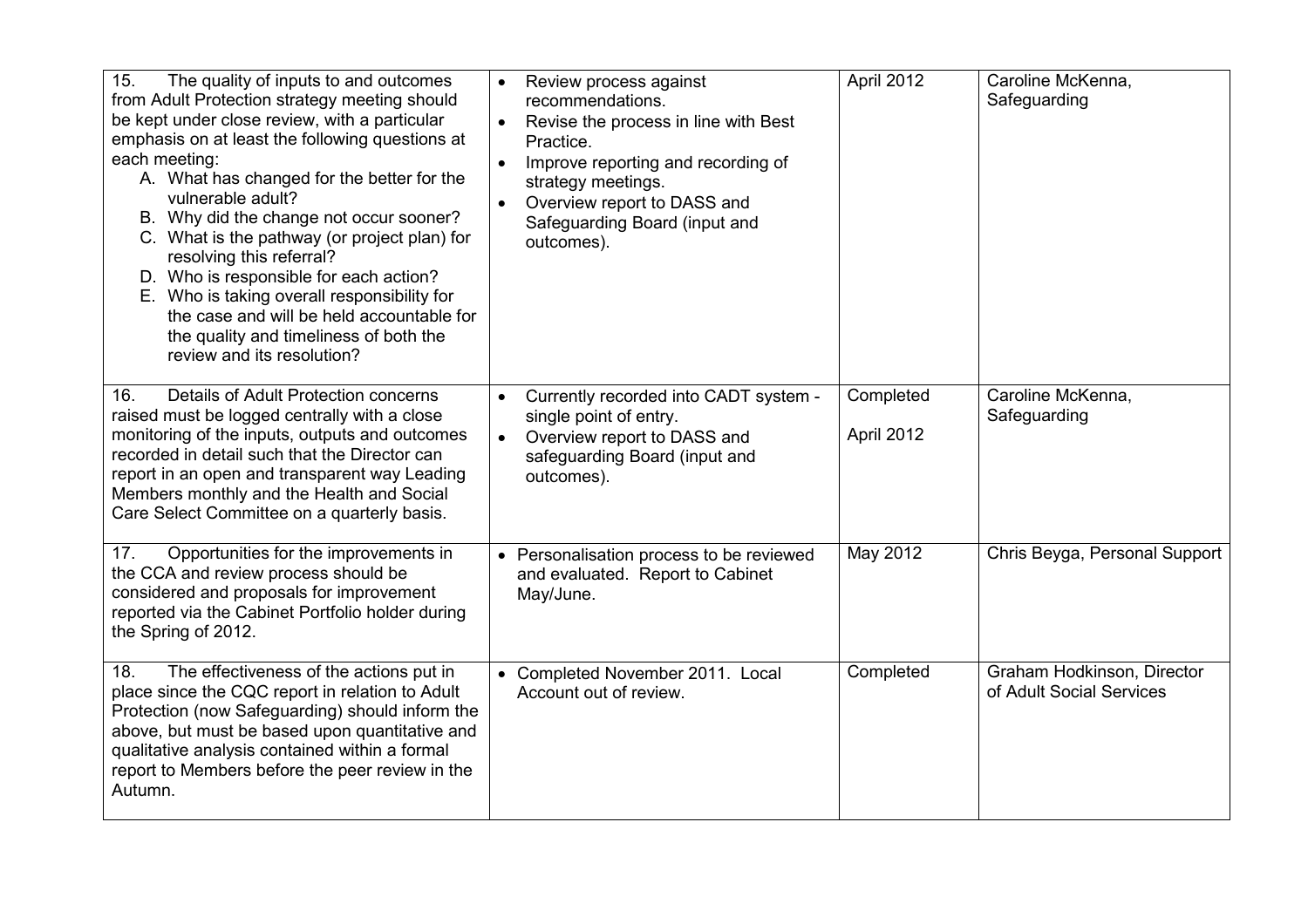| 19.<br>The Director of Adult Social Care should<br>continue to ensure that there is a shared<br>understanding of the risks and issues facing<br>DASS, at Member and Corporate Management<br>team levels, together with the proposed<br>mitigating action(s). This should be undertaken<br>both formally and informally.                                             | Risk Register in place and appropriately<br>$\bullet$<br>reported.<br>Cabinet Member inclusion at<br>$\bullet$<br>Performance SLT + monthly discussion.         | February 2012                  | Graham Hodkinson, Director<br>of Adult Social Services              |
|---------------------------------------------------------------------------------------------------------------------------------------------------------------------------------------------------------------------------------------------------------------------------------------------------------------------------------------------------------------------|-----------------------------------------------------------------------------------------------------------------------------------------------------------------|--------------------------------|---------------------------------------------------------------------|
| 20.<br>DASS needs to improve its early<br>engagement activities with the HB Team to<br>ensure future Supported Living proposals and<br>the providing agencies are clear as to the likely<br>benefits payable.                                                                                                                                                       | Project to formalise closer working<br>$\bullet$<br>relationships underway.<br>Pathway clarified.<br>$\bullet$                                                  | April 2012                     | Chris Beyga, Personal Support                                       |
| 21.<br>Corporate working needs to be further<br>developed but, clarity of objectives, the<br>parameters within which the team can operate<br>and accountabilities needs to be clearly<br>communicated at the outset. This should be the<br>responsibility of the Chief Executive and each<br>member of the Chief Officer Management Team.                           | Develop programme of activities.<br>Deliver programme.                                                                                                          | February 2012<br>December 2012 | Jim Wilkie, Chief Executive<br>(supported by all Chief<br>Officers) |
| DASS should ensure that the planned<br>22.<br>use of a "peer review" to check, challenge/verify<br>the improvements and achievements of the<br>department is seen as a means by which regular<br>external progress assessments can be<br>undertaken and that the Cabinet portfolio holder<br>is engaged in the discussions with those<br>undertaking the review(s). | First stage - undertake Peer Challenge.<br>(Feedback formally reported to Cabinet<br>on 09.12.11, and 12.01.12).<br>Corporate review to be mapped.<br>$\bullet$ | Completed<br>April 2012        | Graham Hodkinson, Director<br>of Adult Social Services              |
| Legal Services needs to provide clearer<br>23.<br>and more definitive advice as to the "tests" to be<br>applied by DASS and HB for the purposes of<br>distinguishing between residential and<br>Supported Living establishments.                                                                                                                                    | Legal Services to advise DASS.<br>$\bullet$                                                                                                                     | February 2012                  | Bill Norman, Director of Law,<br>HR and Asset Management            |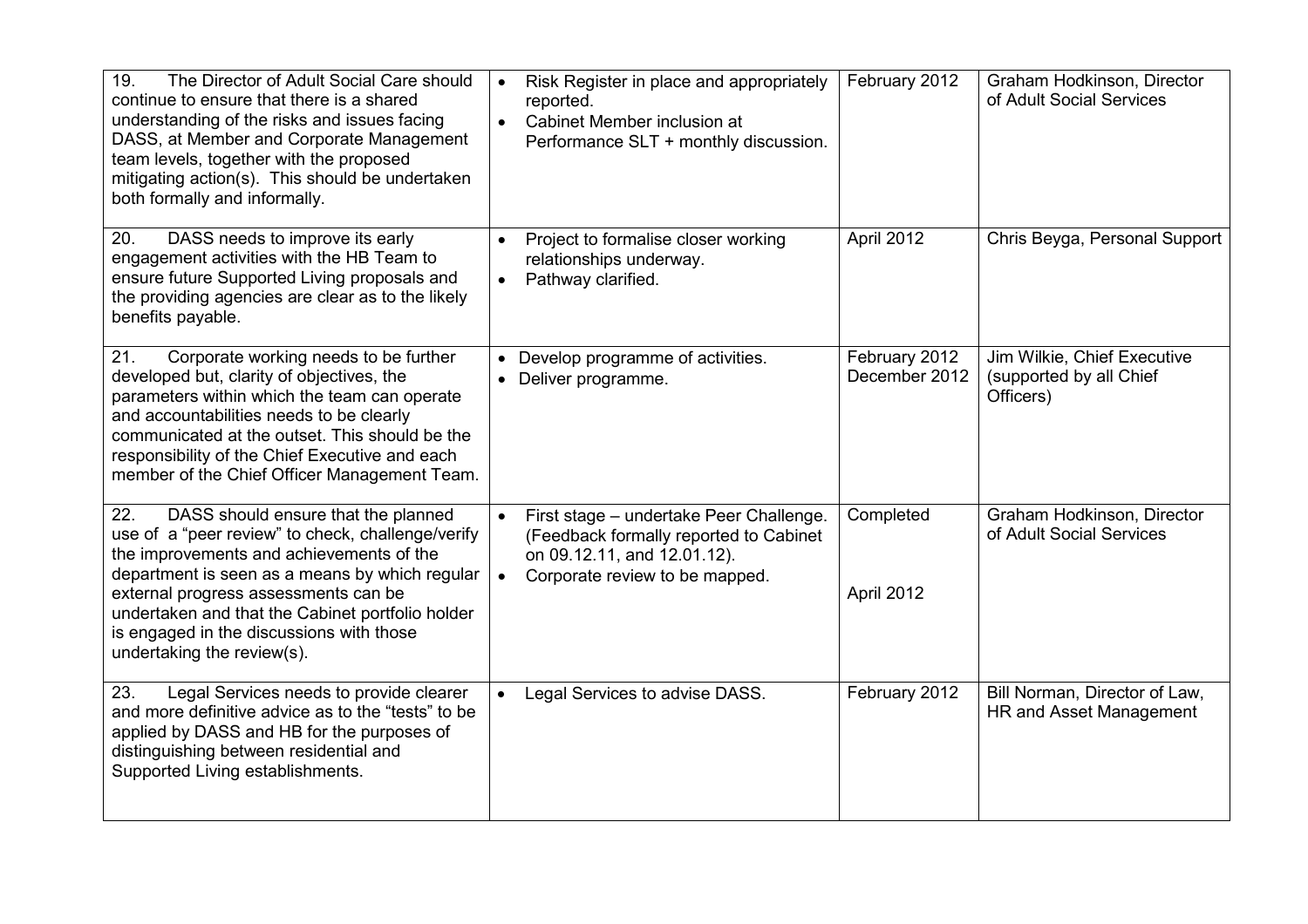| 24.<br>The Director of Adult Social Services to<br>review the resources allocated to safeguarding<br>and contract monitoring, reporting back to<br>Members at Cabinet or the Cabinet<br>Subcommittee within 6 weeks of the publication<br>of this report.                                                                                                                                                                                                                                                                                                                                                                                                                                                                                                                                                                                                                              | Employed: -<br>$\bullet$<br>5 Quality Assurance Officers<br>3 Safeguarding Officers<br>41/2 Social Workers<br>3½ Advanced practitioners | Completed     | Graham Hodkinson, Director<br>of Adult Social Services   |
|----------------------------------------------------------------------------------------------------------------------------------------------------------------------------------------------------------------------------------------------------------------------------------------------------------------------------------------------------------------------------------------------------------------------------------------------------------------------------------------------------------------------------------------------------------------------------------------------------------------------------------------------------------------------------------------------------------------------------------------------------------------------------------------------------------------------------------------------------------------------------------------|-----------------------------------------------------------------------------------------------------------------------------------------|---------------|----------------------------------------------------------|
| The Council apologises to Mr Morton in<br>25.<br>writing for the errors in making the payment as a<br>result of him signing his Compromise<br>Agreement. This is long overdue. The Director of<br>Law, HR and Asset Management has agreed to<br>undertake this task.                                                                                                                                                                                                                                                                                                                                                                                                                                                                                                                                                                                                                   | Director of Law, HR and Asset<br>$\bullet$<br>Management to write to Mr Morton.                                                         | January 2012  | Bill Norman, Director of Law,<br>HR and Asset Management |
| The Council (Director of Law, HR and<br>26.<br>Asset Management) writes to HMRC with a copy<br>to Mr Morton outlining what went wrong in an<br>attempt to assist him with their ongoing<br>enquiries. Director of Law, HR and Asset<br>Management has during the right to reply<br>agreed that this should be undertaken as a<br>matter of priority but highlights that "the recent<br>large scale EVR/VS programme resulted in over<br>1000 employees signing Compromise<br>Agreements and leaving the Authority's<br>employment. This was managed by HR and<br>Payroll and was conducted without any of the<br>errors and complications associated with Mr<br>Morton's departure. The procedures are in place<br>for managing Compromise Agreement<br>departures appropriately, but I will ensure that<br>they are reviewed in the light of what went<br>wrong in Mr Morton's case." | Director of Law, HR and Asset<br>Management to write to Mr Morton.                                                                      | January 2012  | Bill Norman, Director of Law,<br>HR and Asset Management |
| That the Director of Law, HR and Asset<br>27.<br>Management develops and implements a<br>procedure to ensure that if in the future other<br>errors are made in relation to employee tax and<br>National Insurance contributions, all relevant                                                                                                                                                                                                                                                                                                                                                                                                                                                                                                                                                                                                                                          | Develop and implements a fit-for-<br>$\bullet$<br>purpose system.                                                                       | February 2012 | Bill Norman, Director of Law,<br>HR and Asset Management |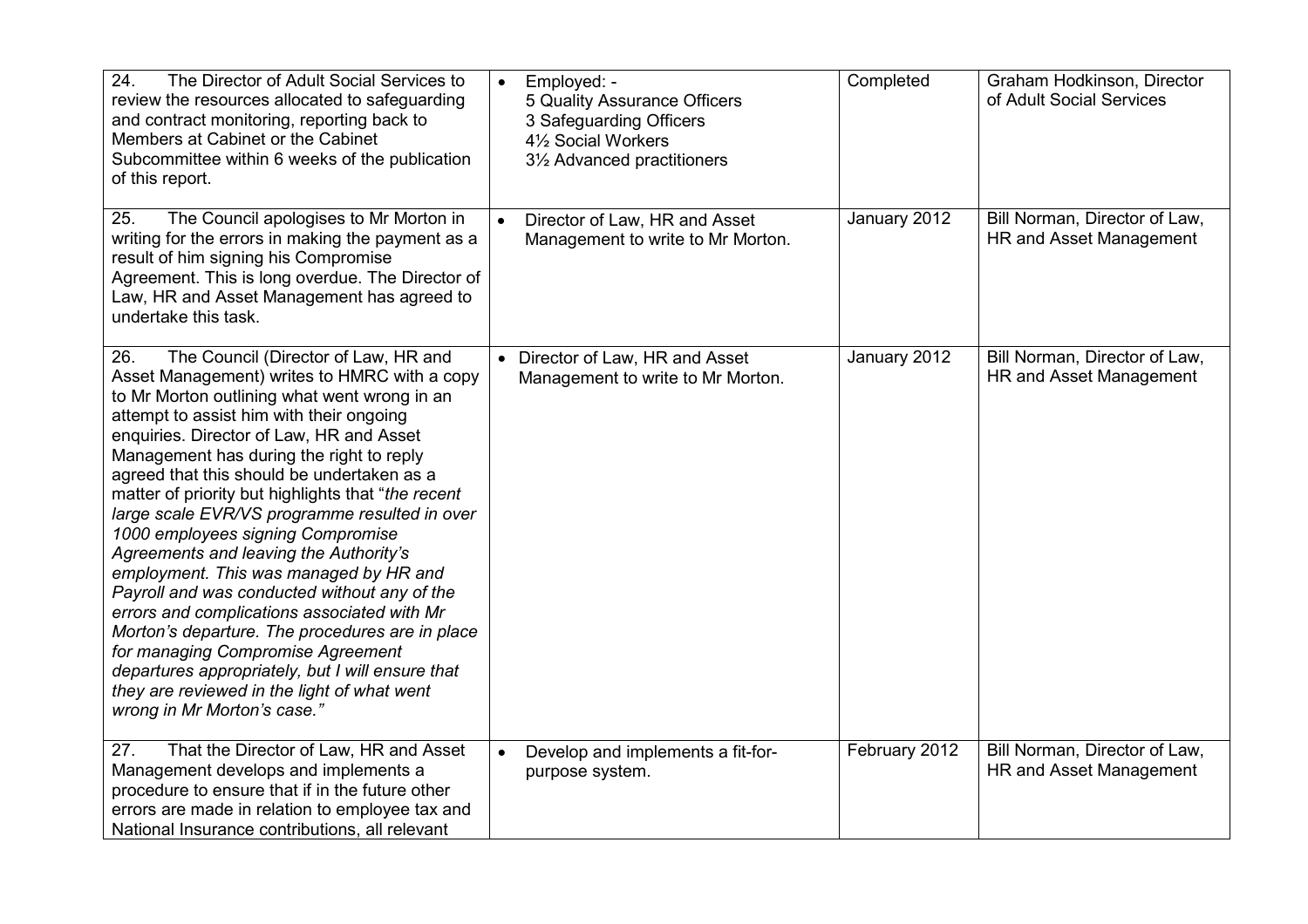| correspondence is copied to the affected<br>individual.                                                                                                                                                                                                                                                                                                                                                                                                                                                                                                                                                                                                                        |                                                                                                                                                      |                                |                                                                                                                |
|--------------------------------------------------------------------------------------------------------------------------------------------------------------------------------------------------------------------------------------------------------------------------------------------------------------------------------------------------------------------------------------------------------------------------------------------------------------------------------------------------------------------------------------------------------------------------------------------------------------------------------------------------------------------------------|------------------------------------------------------------------------------------------------------------------------------------------------------|--------------------------------|----------------------------------------------------------------------------------------------------------------|
| 28.<br>The Cabinet ensures that the<br>outstanding allegation from the Service Provider<br>3 in relation to the level of DASS funding is<br>thoroughly and robustly investigated with a view<br>to early resolution. This will require the<br>development of an action plan which is<br>approved by the Director and Cabinet Portfolio<br>holder that includes the delivery of written<br>updates to the Cabinet Portfolio holder<br>approximately in a 2 weekly cycle.                                                                                                                                                                                                        | Review current position in relation to<br>contract.<br>Develop actions as necessary.<br>$\bullet$<br>Cost and report to Cabinet Member.<br>$\bullet$ | May 2012                       | Chris Beyga, Personal Support                                                                                  |
| The culture of the organisation needs a<br>29.<br>fundamental shift at both member and officer<br>levels to ensure that the "abnormal" is no longer<br>accepted as the norm. This is not a political<br>issue and must be addressed by all members as<br>part of their responsibilities for corporate<br>governance and fiduciary duties.                                                                                                                                                                                                                                                                                                                                      | Develop programme of activities.<br>Deliver programme.                                                                                               | February 2012<br>December 2012 | Jim Wilkie, Chief Executive<br>with all three Group Leaders<br>and overseen by the<br><b>Improvement Board</b> |
| In respect of the issue of the breaches of<br>30.<br>Disability Discrimination law, the consultant<br>recommends that the Council gives serious<br>consideration to both the remedies and actions<br>that arise from the conclusion that discrimination<br>has occurred, and reports the proposals and<br>outcomes with the Equalities and Human Rights<br>Commission to Cabinet at the earliest possible<br>opportunity. In light of this, the Council must in<br>addition consider further the wider ramifications<br>and track record on equalities, with the Chief<br>Executive making recommendations to<br>Members as to improvement proposals by the<br>Spring of 2012. | • Chief Executive to report to Corporate<br>Governance Cabinet Committee.                                                                            | April 2012                     | Jim Wilkie, Chief Executive                                                                                    |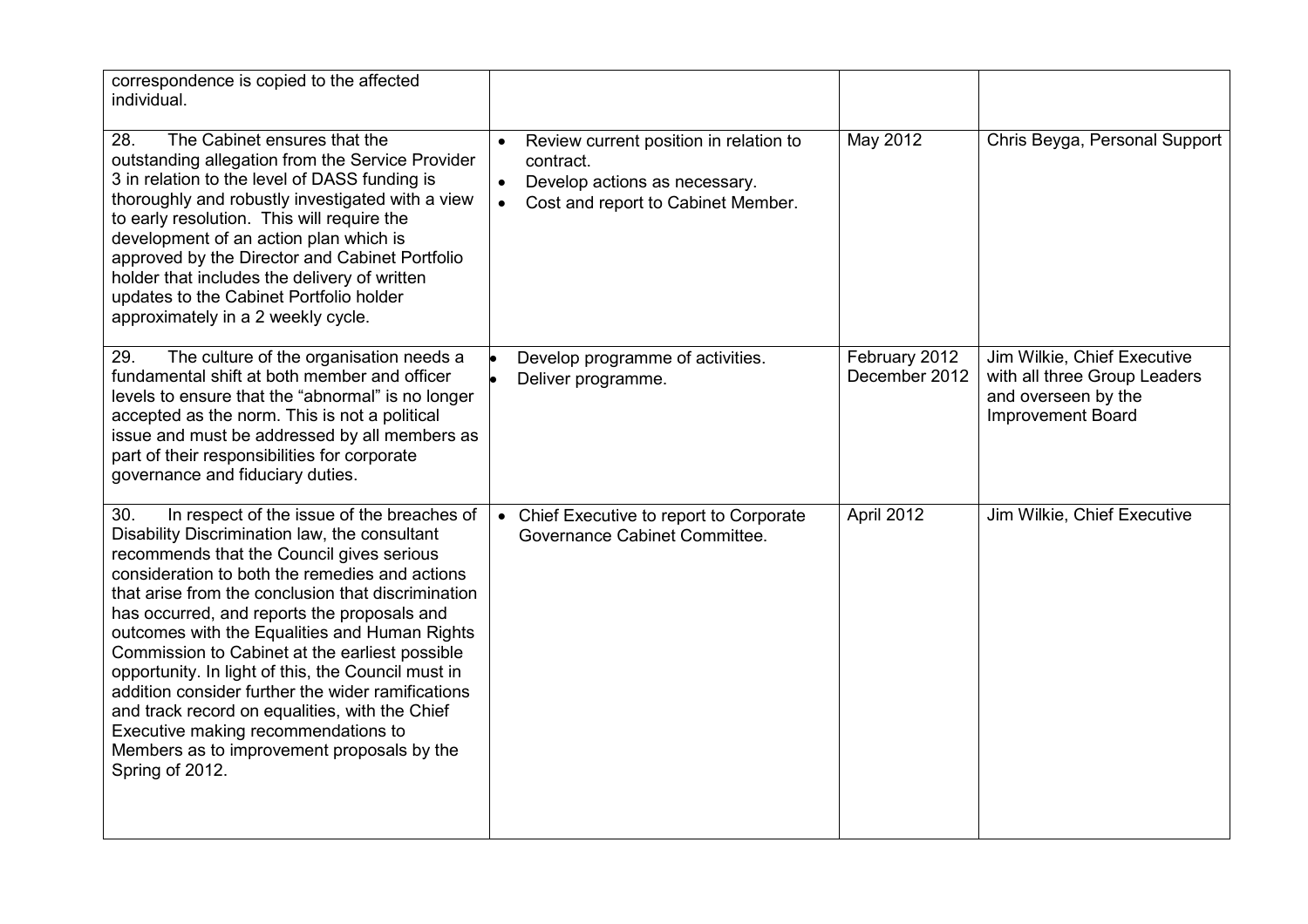| <b>Part B: Additional Recommendations from DASS</b>                                                                                                                                                                                                                                                                                                                                      |                                                                                                                                                                                                                             |                                                              |                                                                           |  |  |
|------------------------------------------------------------------------------------------------------------------------------------------------------------------------------------------------------------------------------------------------------------------------------------------------------------------------------------------------------------------------------------------|-----------------------------------------------------------------------------------------------------------------------------------------------------------------------------------------------------------------------------|--------------------------------------------------------------|---------------------------------------------------------------------------|--|--|
| 31.<br>Pick out all service user related risk and<br>ensure that people are safe                                                                                                                                                                                                                                                                                                         | All Safeguarding references regarding<br>$\bullet$<br>people in report individuals to be<br>identified, circumstances investigated<br>and resolved.                                                                         | April 2012                                                   | Caroline McKenna,<br>Safeguarding                                         |  |  |
| Ensure that learning from the<br>32.<br>investigation is incorporated into both actions<br>and leadership styles in the Directorate                                                                                                                                                                                                                                                      | Ensure SLT undertake a full review of<br>$\bullet$<br>report, incorporate feedback and<br>learning into Business Plan/leadership<br>development.                                                                            | April 2012                                                   | Graham Hodkinson, Director<br>of Adult Social Services                    |  |  |
|                                                                                                                                                                                                                                                                                                                                                                                          | Part C: Recommendations from the Martin Smith Report                                                                                                                                                                        |                                                              |                                                                           |  |  |
| That the improvements to the Council's<br>33.<br>policies and procedures [in relation to (a) Stop<br>harassment, bullying and victimisation in the<br>workplace; (b) Grievance Procedure; and (c)<br>Confidential Reporting (Whistleblowing)<br>procedure] be made as soon as possible.                                                                                                  | Review Stop harassment, bullying and<br>$\bullet$<br>victimisation in the workplace policy.<br>Review Grievance Procedure.<br>$\bullet$<br>$\bullet$<br><b>Review Confidential Reporting</b><br>(Whistleblowing) procedure. | March 2012<br>March 2012<br>Completed<br>(September<br>2011) | Bill Norman, Director of Law,<br>HR and Asset Management                  |  |  |
| That the Council's training and<br>34.<br>development programme is reviewed to ensure<br>that sufficient priority is being given to a full<br>understanding and awareness of the role,<br>purpose and use of the council's Grievance<br>Procedure; the Stop Harassment, Bullying and<br>Victimisation in the Workplace Policy; and the<br>Confidential Reporting (Whistleblowing) Policy | Review training programme.<br>Implement revised programme.                                                                                                                                                                  | February 2012<br><b>June 2012</b>                            | Chris Hyams, Head of Human<br>Resources and Organisational<br>Development |  |  |
| That the Council's HR function adopts a<br>35a.<br>more proactive role in matters of employee<br>complaints by seeking to ensure that the parties<br>find a speedy resolution i.e. a means to secure<br>closure, which not only meets the needs of the                                                                                                                                   | Publish Guidance on roles.<br>$\bullet$<br>Deliver training on guidance.                                                                                                                                                    | March 2012<br><b>June 2012</b>                               | Chris Hyams, Head of Human<br>Resources and Organisational<br>Development |  |  |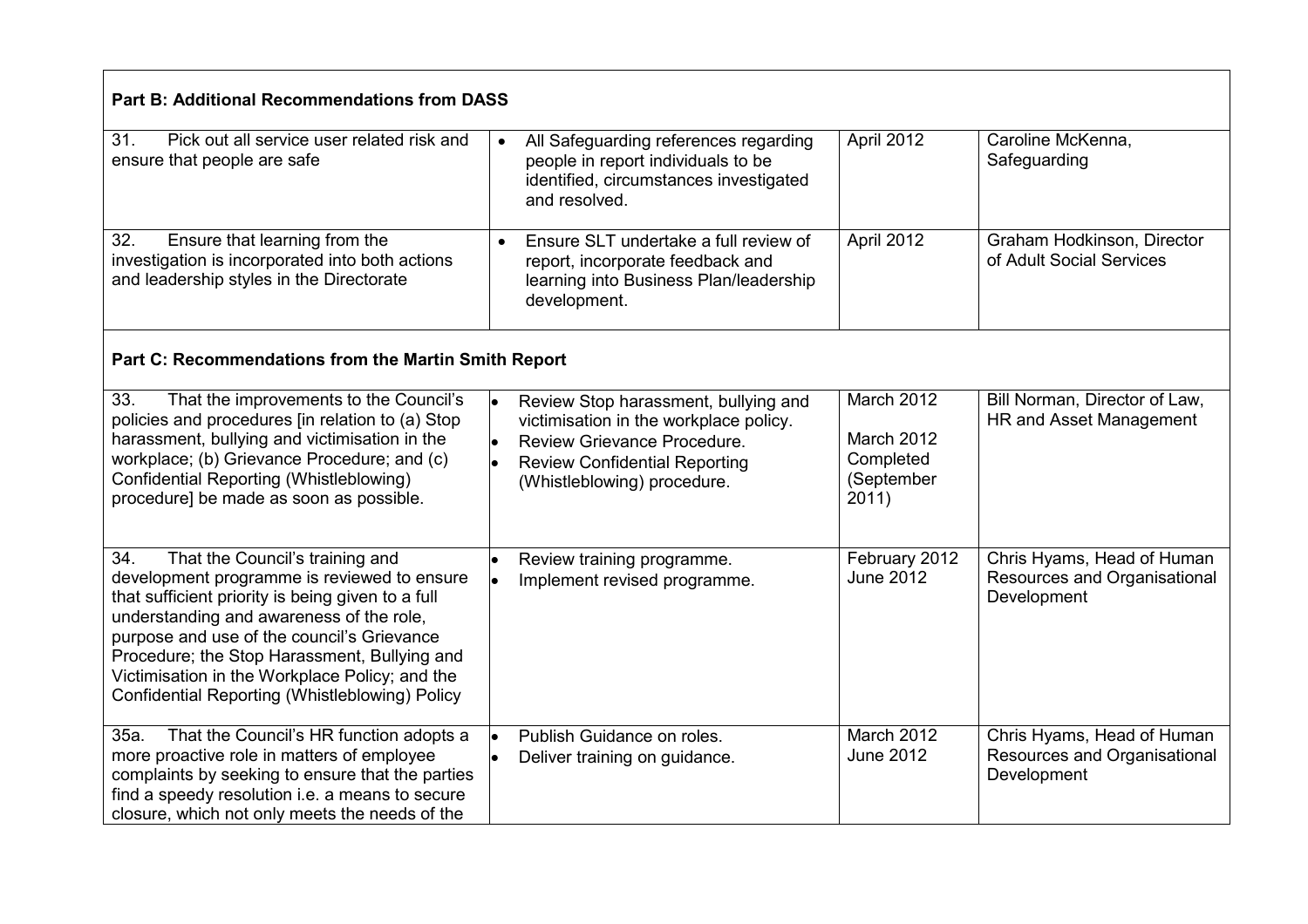| complainant, but also the needs of the authority<br>in i) discharging its obligations to the employee;<br>and ii) protecting the Council's interests and<br>reputation as a good employer.                                                                                                                                                                                                                                                                                                                  |                                                                                                                                                                                                    |                                                                               |                                                                           |
|-------------------------------------------------------------------------------------------------------------------------------------------------------------------------------------------------------------------------------------------------------------------------------------------------------------------------------------------------------------------------------------------------------------------------------------------------------------------------------------------------------------|----------------------------------------------------------------------------------------------------------------------------------------------------------------------------------------------------|-------------------------------------------------------------------------------|---------------------------------------------------------------------------|
| 35b.<br>That all parties involved in a formal<br>investigation of a complaint, or in a grievance<br>appeal, should have access to explanatory<br>information, guidance and support which is<br>issued to them by the appropriate HR Officer at<br>the outset of the formal process involved. This<br>information should set out the nature of the<br>procedure being used and the processes which<br>accompany it and explain what is expected to<br>happen at each of the formal stages of the<br>process. | Publish Guidance and explanatory<br>information.<br>Deliver training on guidance.<br>$\bullet$                                                                                                     | March 2012<br><b>June 2012</b>                                                | Chris Hyams, Head of Human<br>Resources and Organisational<br>Development |
| 35c. The assistance of an HR Officer, who is not<br>involved in the details of the case or in<br>supporting the meetings which take place to<br>discuss it, should also be made available to any<br>employee who may need personal advice on the<br>various aspects of the full process.                                                                                                                                                                                                                    | Publish Guidance and explanatory<br>information.<br>Deliver training on guidance.                                                                                                                  | March 2012<br><b>June 2012</b>                                                | Chris Hyams, Head of Human<br>Resources and Organisational<br>Development |
| 35d.<br>That a standard paragraph, as specified<br>above, concerning appropriate review<br>arrangements should be included in all Council<br>job descriptions in order to make it clear that<br>over time the nature of individual jobs will<br>change and that the Council will expect to revise<br>its job descriptions accordingly.                                                                                                                                                                      | Incorporate in all new job descriptions.<br>Revise all existing job descriptions.                                                                                                                  | Completed<br>December 2012                                                    | Chris Hyams, Head of Human<br>Resources and Organisational<br>Development |
| 36.<br>That the Council strengthens its<br>corporate governance arrangements for dealing<br>with employees complaints in all forms under the<br>i) Stop Harassment Bullying and Victimisation in<br>the Workplace Policy; ii) Grievance Procedure;<br>and iii) Whistleblowing Policy; as specified<br>above.                                                                                                                                                                                                | Develop new HR casework system.<br>Trial new system in CYPD.<br>Review and roll out new system across<br>Council.<br>Review Stop Harassment Bullying and<br>Victimisation in the Workplace Policy; | Completed<br>Completed<br>February 2012<br>See<br>Recommendati<br>on 33 above | Chris Hyams, Head of Human<br>Resources and Organisational<br>Development |